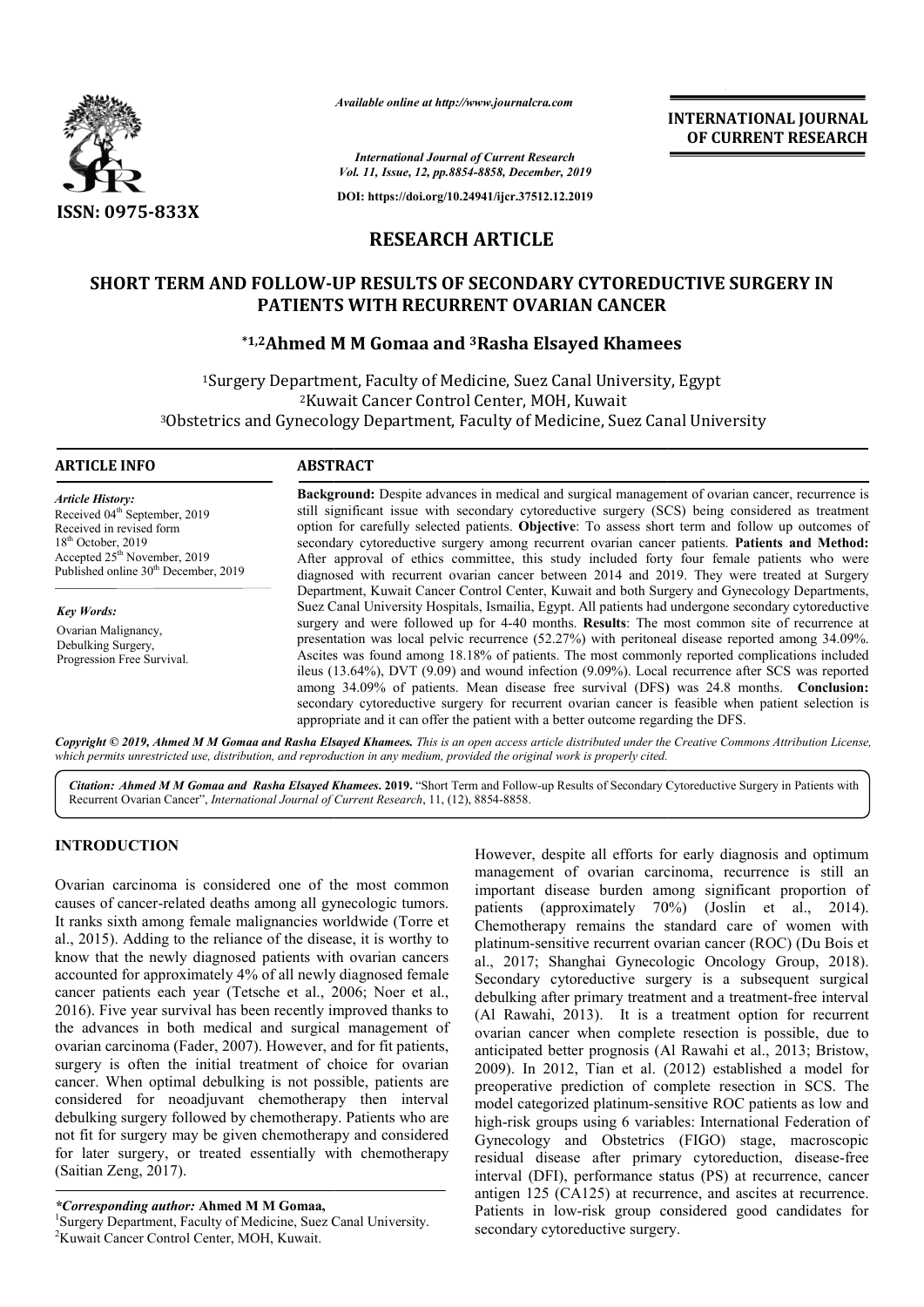The Arbeitsgemeinschaft Gynäkologische Onkologie (AGO) model is another tool used to select candidates for secondary SCS (Harter, 2011). The current study aimed to assess short term and follow up outcome of patients with recurrent ovarian cancer undergoing secondary cytoreductive surgery.

## **PATIENTS AND METHODS**

After approval of our ethics committee, the present descriptive cross-sectional study performed between October 2014 and March 2019 and included 44 female patients diagnosed with recurrent ovarian cancer presented to Surgery Department, Kuwait Cancer Control Center, Kuwait and both Surgery and Gynecology Departments, Faculty of Medicine, Suez Canal University Hospitals, Ismailia, Egypt. All patients were diagnosed as having evidence of recurrence as found by mean of clinical examination and imaging studies including CT abdomen and pelvis and PET-CT scan with or without raised tumor marker CA125 levels. Those patient completed their primary treatment including surgery and chemotherapy at either of both institutions where the study was carried out, and were assigned as platinum sensitive or responders with disease free survival (DFS) for at least six months. Patients showed advanced or deemed irresectable by imaging studies or those with distant metastasis were excluded. Also patients showed ECOG performance status of more than 3 or any absolute medical contraindications to extensive surgical procedures were excluded. Demographic data and medical history were obtained from the patients including age, comorbid medical conditions and data regarding the initial diagnosis of the tumor, both radiologically and pathologically, were documented. Data regarding the initial therapy (surgical with-or-without chemotherapy) and disease-free interval were also recorded. CT and/or PET-CT scan of the abdomen and pelvis was performed to determine the resectability of the tumors. Decision to implement a plan for management was taken on case by case basis through a MDT meeting including medical, surgical oncologist and radiologist to reach a consensus regarding the treatment of each patient. Some patient went to surgery and others allocated to chemotherapy first followed by reassessment then surgery. Preoperative routine investigations were performed to determine fitness for anesthesia and eligibility for surgery and informed consent was taken after explaining the cost and benefits that could be encountered after surgery.

**Surgical management:** All patients had midline exploratory incision and the extent of the disease recurrence was assessed and every effort was done to reach maximum optimal debulking. All data regarding operative steps, extent of resection, surgical morbidity, complications or any untoward events were recorded. The resected tumor tissues were sent for histopathological examination, for confirmation of the initial pathological diagnosis.

**Postoperative management**: All patients sent for ICU for overnight monitoring and discharged early morning unless there was an indication to be kept in ICU. Early postoperative complications including; wound infection, chest infection and thromboembolism and any operative mortality were documented

**Postoperative short term and follow up assessment:** All patients were put under follow up program with medical and surgical oncologists and disease free survival was assessed through the period that follow the surgical procedure without any symptoms or signs of disease recurrence. Follow up PET-CT scan done to assess optimal cytoreduction as it was defined as either no residual disease or residual disease less than 1cm in maximal dimension. Serial postoperative measurements of tumor marker CA125 were performed to assess the response to treatment. Follow up period ranged between 4 to 40 months Main outcome measures are short term complications, local recurrence, and disease free survival.

**Statistical analysis:** Gathered information was processed using SPSS version 25 (SPSS Inc., Chicago, IL, USA.). Quantitative data was expressed as means  $\pm$  SD while qualitative data was expressed as number and percentages (%). Kaplan Meier survival analysis graph was produced to describe disease free survival among studied patients. A probability value (p-value) <0.05 was considered statistically significant.

## **RESULTS**

Mean age of the studied patients was 55.64 years old with  $31.82\%$  of patients age  $> 60$  years old. The most common original pathology was serous ovarian carcinoma (70.45%). Only one patient showed different pathology on recurrence where original pathology was borderline and new pathology was found to be serous. Mean disease free survival period after the primary surgery was 19.23 months. The most common site of recurrence was local pelvic recurrence (52.27%) with peritoneal disease reported among 34.09%. Ascites was found among 18.18% of patients (Table 1). Initial secondary cytoreductive surgery followed by chemotherapy was the plan of management among 75% of patients while chemotherapy preceded surgery among 25% of patients. Most of patients stayed in ICU for 1 day only (68.18%). However, 22.73% of the studied patients remained in ICU for more than 2 days (Table 2). Regarding early complications, more than half of the patients didn't report any early complications (56.82%). The most commonly reported complications included ileus (13.64%), DVT (9.09) and wound infection (9.09%). Chest infection was reported among 2.27% of patients. One patient had fatal pulmonary embolism. Over follow up period up to 40 months with mean of 17.3 month, 50% of patient didn't show any late complications. Local recurrence was reported among 34.09% of patients while one patient showed evidence of distant metastasis. Other commonly reported late complications included reoperation for obstruction (6.82%) and incisional hernia (4.55%) (Table 3).

## **DISCUSSION**

Numerous studies have shown improved survival with secondary cytoreductive surgery, but still there is no evidencebased protocol for management of these patients. This is somewhat due to the nature of most work on this subject that usually included non-randomized, retrospective studies. As<br>with development of resistance to platinum-based with development of resistance to chemotherapy, and due to the varied behavior of these recurrent tumors, the role of aggressive SCS has always been questioned (Bhat et al., 2015). Our study evaluated the shortterm outcomes of SCS in 44 patients with recurrent ovarian cancer. Optimal cytoreduction is now defined to be <1cm or no gross disease. The earliest report of impact of secondary cytoreductive surgery was demonstrated by Berek in 1983 (Berek et al., 1983).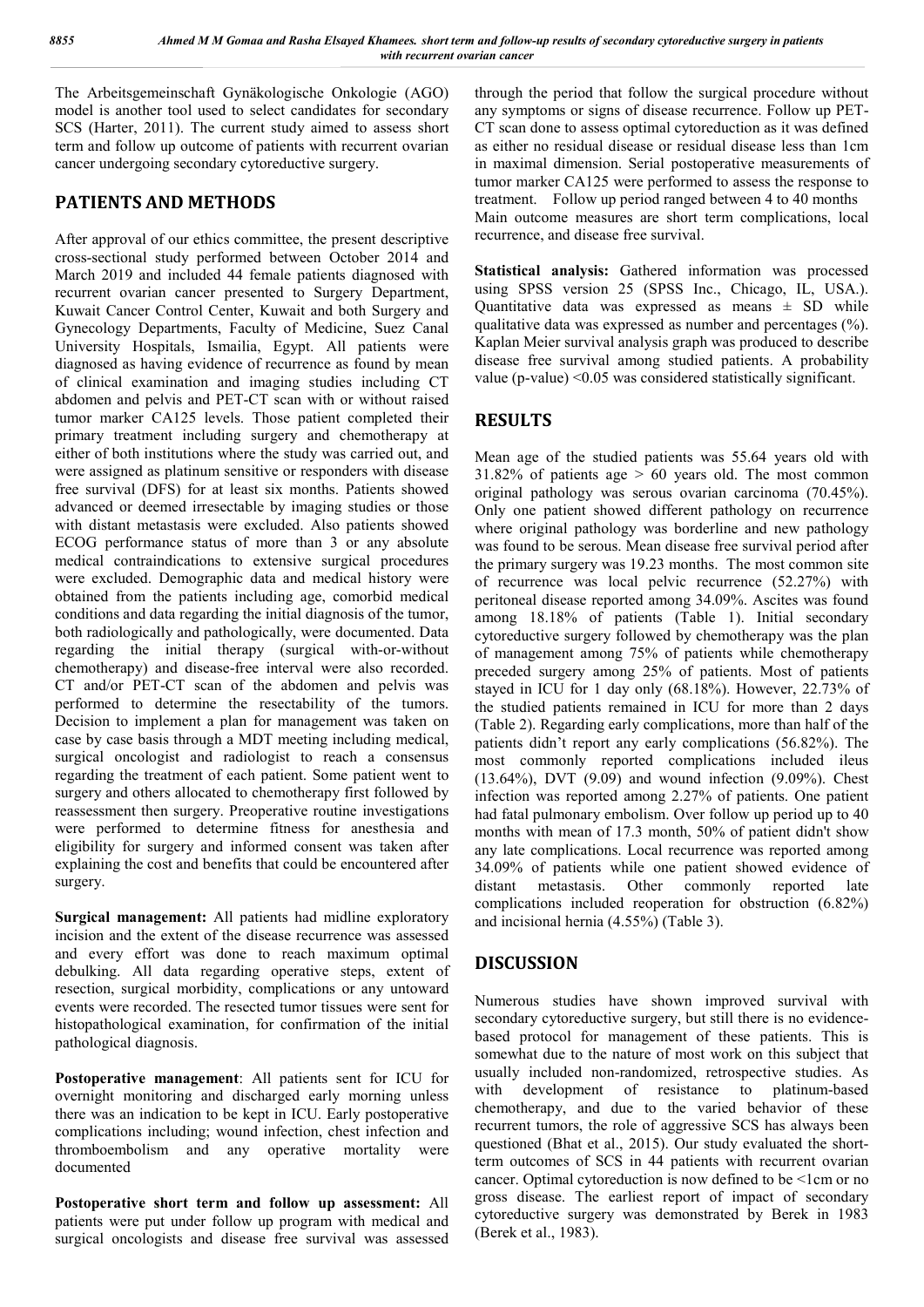|                                |                     | Number           | Percentage |  |
|--------------------------------|---------------------|------------------|------------|--|
| Age (years)                    | $\leq 60$ years old | 30               | 68.18%     |  |
|                                | $> 60$ years old    | 14               | 31.82%     |  |
|                                | $Mean \pm SD$       | $56.64 \pm 7.39$ |            |  |
|                                | Range               | $39 - 71$        |            |  |
| Original pathology             | <b>Borderline</b>   | 3                | 6.82%      |  |
|                                | Clear cell          | 2                | 4.55%      |  |
|                                | Endometroid         | 3                | 6.82%      |  |
|                                | Mucinous            | 5                | 11.36%     |  |
|                                | Serous              | 31               | 70.45%     |  |
| Performance status             | 0                   | 4                | $9.1\%$    |  |
|                                |                     | 29               | 65.9%      |  |
|                                | 2                   | 7                | 15.9%      |  |
|                                | 3                   | 4                | 9.1%       |  |
| Disease free survival (months) | $Mean \pm SD$       | $19.23 \pm 6.64$ |            |  |
|                                | Range               | $9 - 33$         |            |  |
| Site of recurrence             | Local pelvic        | 23               | 52.27%     |  |
|                                | Nodal recurrence    | 6                | 13.64%     |  |
|                                | Peritoneal disease  | 15               | 34.09%     |  |
| Ascites on recurrence          | No.                 | 36               | 81.82%     |  |
|                                | Yes                 | 8                | 18.18%     |  |
| New pathology                  | Same                | 43               | 97.73%     |  |
|                                | Different           |                  | 2.27%      |  |

#### **Table 1. Baseline patients' characteristics**

#### **Table 2. Management plan characteristics**

|                               |                           | Number        | Percentage |
|-------------------------------|---------------------------|---------------|------------|
| Management plan               | Chemotherapy then surgery | 11            | 25%        |
|                               | Surgery then chemotherapy | 33            | 75%        |
| R resection status            | R0                        | 26            | 59.09%     |
|                               | R1                        | 16            | 36.36%     |
|                               | R2                        | 2             | 4.55%      |
| Postoperative ICU stay (days) | 1 day                     | 30            | 68.18%     |
|                               | 2 days                    | 4             | 9.09%      |
|                               | $>$ 2 days                | 10            | 22.73%     |
|                               | $Mean \pm SD$             | $1.7 \pm 1.2$ |            |
|                               | Range                     | $1 - 7$       |            |

#### **Table 3. Early and late postoperative complications**

|                                   |                             | Number            | Percentage |
|-----------------------------------|-----------------------------|-------------------|------------|
| Early postoperative complications | None                        | 25                | 56.82%     |
|                                   | Wound infection             | 4                 | $9.09\%$   |
|                                   | Chest infection             |                   | 2.27%      |
|                                   | Reoperation for bleeding    |                   | 2.27%      |
|                                   | <b>Ileus</b>                | 6                 | 13.64%     |
|                                   | Intestinal fistula          |                   | 2.27%      |
|                                   | Ureteric injury             |                   | 2.27%      |
|                                   | <b>DVT</b>                  | 4                 | $9.09\%$   |
|                                   | Fatal pulmonary embolism    |                   | 2.27%      |
| Late postoperative complications  | None                        | 22                | 50%        |
|                                   | Local recurrence            | 15                | 34.09%     |
|                                   | Reoperation for obstruction | 3                 | 6.82%      |
|                                   | Incisional hernia           | ↑                 | 4.55%      |
|                                   | Distant metastasis          |                   | 2.27%      |
|                                   | Adhesive obstruction        |                   | 2.27%      |
| Follow up period (months)         | $Mean \pm SD$               | $24.25 \pm 11.68$ |            |
|                                   | Range                       | $4 - 40$          |            |

That early report was followed by many retrospective studies and few prospective but non-randomized trials were reported (Chi et al., 2006; Zang, 2011; Gockley, 2019; Bickell, 2018). The present study has shown that the most common site of recurrence was local pelvic recurrence (52.27%) with peritoneal disease reported among 34.09%. Similar results have been reported by previous studies and pelvis was found to be site of highest prevalence of recurrence (Chi et al., 2006). Current study revealed that ascites was found among 18.18% of patients. In accordance with current findings, ascites was present in 19% of the patients (Chi et al., 2006). Similarly, Eisenkop et al. (2000) found that 33.0% of the patients had pelvic recurrence and about 17.0% of them had recurrence at

gastrocolic ligament/omentum. The presence of ascites was 17.0% among the studied patients (Eisenkop et al., 2000). We have shown that Mean disease free survival period was 19.23 months following primary treatment with range  $9 - 33$  months. Various authors indicated that one important factor that notably influences the overall survival after secondary cytoreduction was the disease free interval: a longer disease free interval was associated with more prolonged survival (Jänicke, 1992; Gadducci, 2000; Zang et al., 2000; Tay, 2002; Scarabelli, 2001). However, some studies have shown that disease free interval was not an exceptional parameter (Segna, 1993; Chi, 2009; Berek, 1983; Salani, 2007; Tebes, 2007). It is usually stated that complete resection at secondary cytoreduction surgery correlates with better prognosis.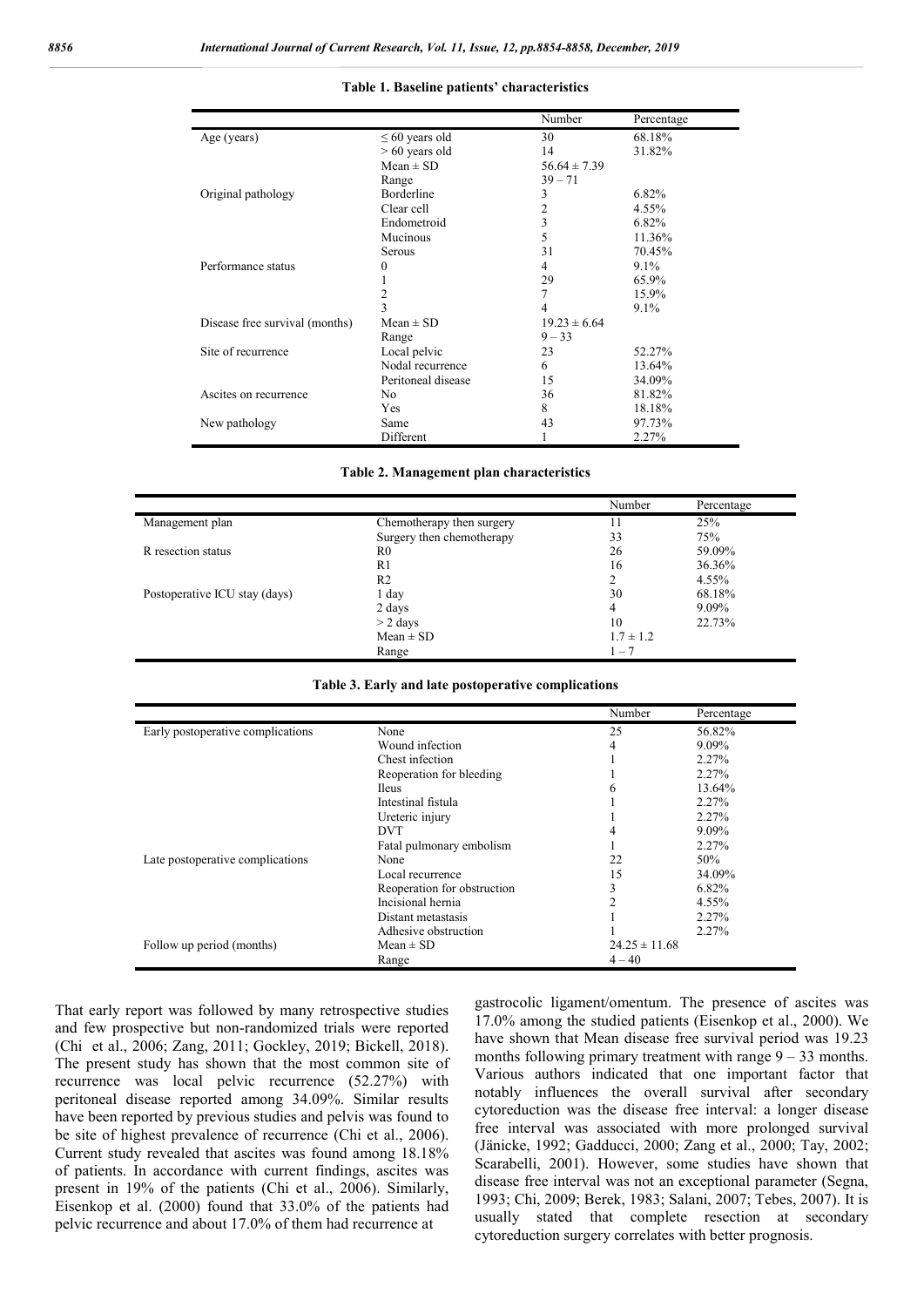

**Graph 1. Kaplan Meier analysis survival for disease free survival after secondary cytoreductive surgery**

Previous research has asserted that, after SCS, the disease- free survival and overall survival of the patients without gross residual were notably prolonged, by 57.4 and 92.9 months, respectively. Postoperative quality of life was remarkably better than preoperative; suggesting that SCS significantly improved the quality of life of patients and reduced the symptoms and pain of patients (Saitian Zeng et al., 2017). Retrospective studies results revealed that, secondary cytoreductive surgery could help prolong patient's survival time, and half of these patients were identified with recurrent epithelial cancer by pathological examination; furthermore, these patients had better sensitivity to platinum drug chemotherapy (Al Rawahi, 2013; Bristow, 2009). Current study has shown that the most commonly reported complications included ileus (13.64%), DVT (9.09) and wound infection (9.09%). Chest infection was reported among 2.27% of patients. Lower rates of complications have been reported with previous studies (Chi et al., 2006; Pavlov et al., 2017 and Gockley et al., 2018). Pavlov et al. (30) reported that only 9.5% of their patients developed postoperative complications; including anemia, thrombocytopenia, transient metabolic acidosis, wound infection, gastrointestinal upset, prolonged bowel obstruction, and one anastomotic leak requiring reoperation. They also reported that one patient died of cerebrovascular insult (Pavlov et al., 2017).

With an average follow up of 17.3 months (range 4-40) 28 patients (63.63 %) did not show any evidence of recurrence after their secondary surgery while local recurrence was reported in 15 patients (34.09%) and One patient showed evidence of distant metastasis after 4 months. Other commonly reported late complications included reoperation for obstruction (6.82%) and incisional hernia (4.55%). Fagotti et al. (2012) reported that 66.6% of patients treated with secondary SCS and HIPEC had recurrent disease (Fagotti, 2012). Also, Szczesny et al. (33) reported that only 28 patients (37%) patients, who received SCS and chemotherapy, were alive without second recurrence (Szczesny, 2018) The discordance between current and previous findings can be attributed to longer periods of follow up in these studies compared to ours. Following SCS, our patients had a mean disease free survival of 24.8 months. This finding going with previous studies that have reported a comparable disease free survival after secondary cytoreductive surgery.

Chi et al. (2006) found that the mean DFS was 17 months after secondary cytoreductive surgery in patients with recurrent ovarian cancer (Chi et al., 2006). Also, in a more recent study, Szczesny et al. (Szczesny, 2008) reported a mean DFS of 24 months in patients treated with SCS and platinum-based chemotherapy (Szczesny, 2008). Discrepancy in periods of follow up and sample size between different studies could explain any differences in periods of disease free survival.

**Conclusion and recommendations:** In conclusion, secondary cytoreductive surgery for recurrent ovarian cancer is feasible when patient selection is appropriate and it can offer the patient with a better outcome regarding the DFS. Further randomized studies including larger sample size are still required to implement standardized management protocol for recurrent ovarian cancer patients.

**Conflicts of interest:** None of authors have any conflict of interests

## **REFERENCES**

- Al Rawahi T, Lopes AD, Bristow RE, Bryant A, Elattar A, Chattopadhyay S. et al. 2013. Surgical cytoreduction for recurrent epithelial ovarian cancer. *Cochrane Database Syst Rev.,* CD008765.
- Berek JS, Hacker NF, Lagasse LD, Nieberg RK, Elashoff RM. 1983. Survival of patients following secondary cytoreductive surgery in ovarian cancer. *Obstet Gynecol*., 61(2):189-193.
- Berek JS., Hacker NF., Lagasse LD., Nieberg RK, Elashoff RM. 1983. Survival of patients following secondary cytoreductive surgery in ovarian cancer. *Obstet Gynecol*., 61:189-93.
- Bhat RA, Chia YN, Lim YK, Yam KL, Lim C, Teo M. 2015. Survival Impact of Secondary Cytoreductive Surgery for Recurrent Ovarian Cancer in an Asian Population. *Oman Medical Journal.,* Vol. 30, No. 5: 344–352
- Bickell NA, Egorova N, Prasad-Hayes M, Franco R, Howell EA, Wisnivesky J. et al., 2018. Secondary surgery versus chemotherapy for recurrent ovarian cancer. *Am J Clin Oncol.,* 41:458-64.
- Bristow RE, Puri I, Chi DS. 2009. Cytoreductive surgery for recurrent ovarian cancer: a meta-analysis. *Gynecol Oncol*., 112:265-74.
- Chi DS, Eisenhauer EL, Zivanovic O, Sonoda Y, Abu- Rustum NR, Levine DA, et al. 2009. Improved progression-free and overall survival in advanced ovarian cancer as a result of a change in surgical paradigm. *Gynecol Oncol.,* 114(1):26- 31.
- Chi DS., McCaughty K., Diaz JP., Huh J., Schwabenbauer S., Hummer AJ. et al. 2006. Guidelines and selection criteria for secondary cytoreductive surgery in patients with recurrent, platinum-sensitive epithelial ovarian carcinoma. Cancer106:1933-9.
- Du Bois A, Vergote I, Ferron G, Reuss A, Meier W, Greggi S., et al., 2017. Randomized controlled phase III study evaluating the impact of secondary cytoreductive surgery in recurrent ovarian cancer: AGO DESKTOP III/ ENGOT ov20*. J Clin Oncol*., 35 suppl:abstr5501.
- Eisenkop, S., Friedman, I., & Spirtos, N. 2000. The Role of Secondary Cytoreductive Surgery in the Treatment of Patients with Recurrent Epithelial Ovarian Carcinoma. Cancer. 88, 144–53.